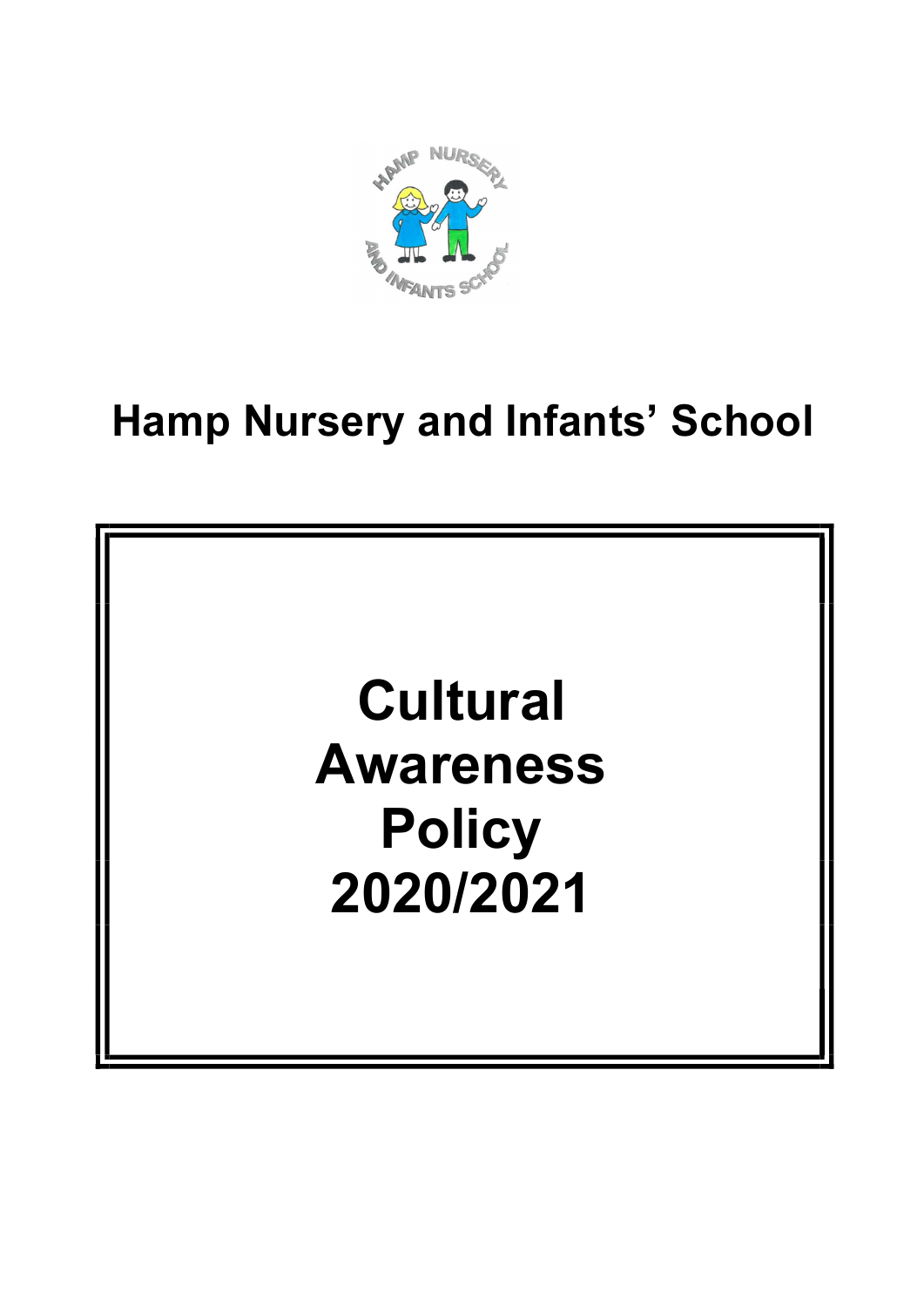## Hamp Nursery & Infants' School

## Cultural Awareness Policy

September 2020

At Hamp Nursery and Infant School, we recognise that the personal development of pupils, spiritually, morally and culturally is important. We feel the children should have opportunities to develop their own values and beliefs, high standards of personal behaviour, positive caring attitudes towards others, an understanding of their own social and cultural traditions and an appreciation of the diversity and richness of different cultures.

#### Aims

- $\cdot \cdot$  The school community will be a place where pupils can find acceptance for themselves as unique individuals, where forgiveness and the opportunity to start again is fundamental to the ethos of the school.
- $\div$  Pupils will be taught to differentiate between right and wrong in as far as their actions affect others.
- $\cdot$  The children will be encouraged to value themselves and other people.
- The school will ensure that each pupil's education is set within a context that is meaningful and appropriate to their age, aptitude and understanding. Ensuring the pupils know what is expected of them and why.
- All curriculum areas will seek to use illustrations and examples drawn from as wide a range of cultural contexts as possible.
- $\cdot$  The school community will actively promote the fundamental British values of democracy, rule of law, individual liberty and mutual respect for others who have different faiths and beliefs.

#### Rationale

#### At Hamp Nursery and Infants' School Pupils' cultural development will be shown by their:

- Understanding and appreciation of the wide range of cultural influences that have shaped their own heritage and the heritage of the different cultural groups in the local and wider communities.
- Willingness to participate in and respond to cultural opportunities across the curriculum.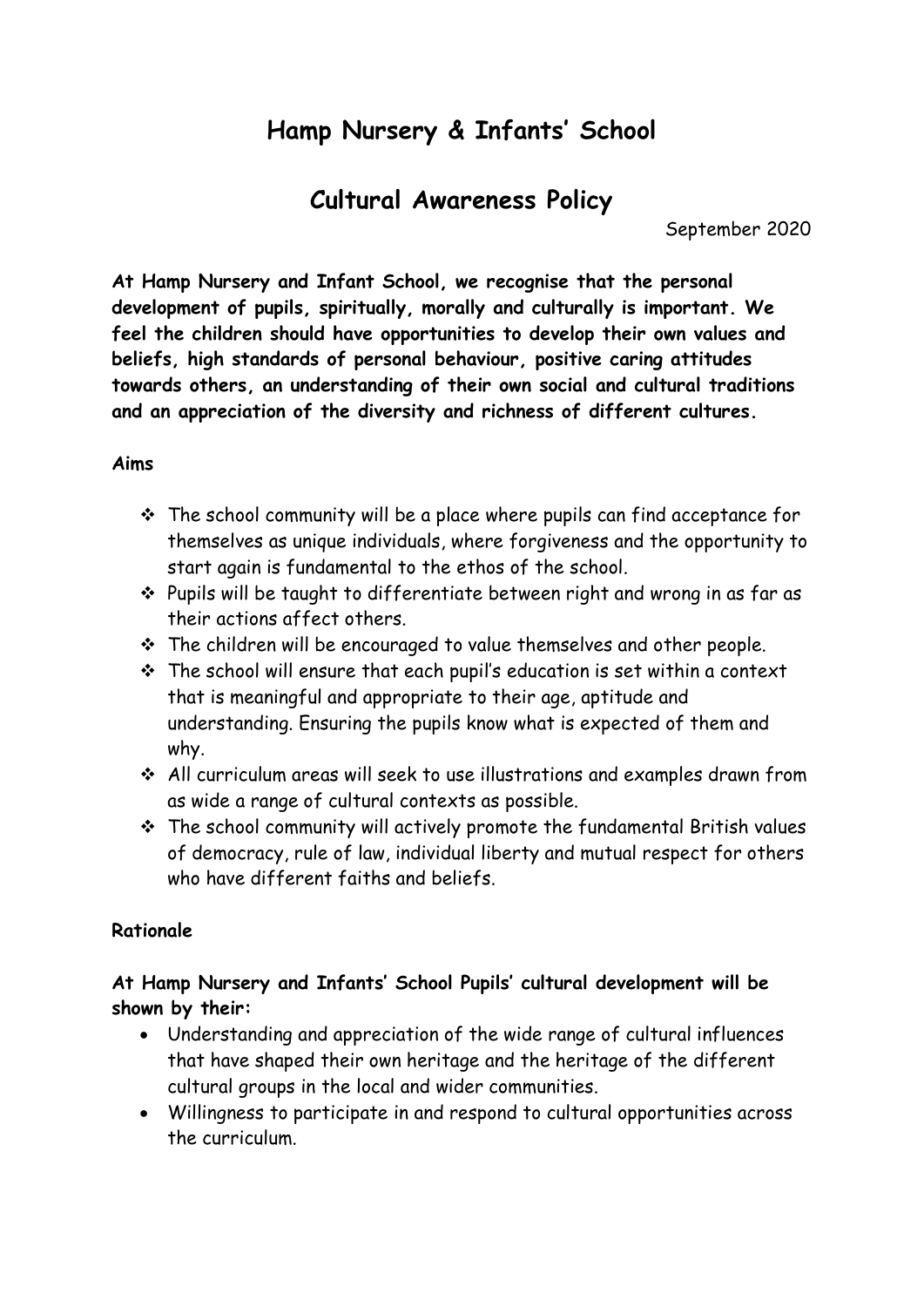• Interest in exploring understanding of, and respect for cultural diversity and the extent to which they understand, accept, respect and celebrate diversity. As shown by their attitudes towards different religious, ethnic and socio-economic groups in the local, national and global communities.

#### As a school we aim to promote opportunities that will enable pupils to:

- Recognise the value and richness of cultural diversity in Britain, and how these influence individuals and society.
- Develop an understanding of their own social and cultural environment.
- Develop an understanding of Britain's local, national, European, Commonwealth and global dimensions at an appropriate level.

#### Cultural Awareness and the school curriculum

At Hamp Nursery and Infants' School the children should be made aware of the diversity of other cultures both within modern Britain and throughout the world. The curriculum should encourage the children to see their role in the bigger picture, where they know their views count and they value the views of others. This will be done for example through music, art, history, geography, religious education and PE, using a cross-curricular approach to ensure effective teaching and learning. The classes will take turns to contribute to our fundamental British Values display in the school foyer, as well as our Culture Awareness display in the main corridor.

#### This Policy links to:

Personal, Social, Health and Emotional Development Policy, SEAL, Behaviour Policy, Equal Opportunities Policy and the Anti-Bullying Policy.

#### E Safety Statement

E safety forms part of this and all other policies. E safety rules, practices and procedures will therefore be followed by staff and pupils at all times.

#### The role of the Head teacher:

- To oversee, monitor and evaluate the school's policy relating to Cultural Awareness.
- $\cdot$  To provide a leading presence which encourages the positive ethos of diversity within our school environment.

#### The role of The Cultural Awareness Co-ordinator:

\* To maintain the Cultural Awareness portfolio.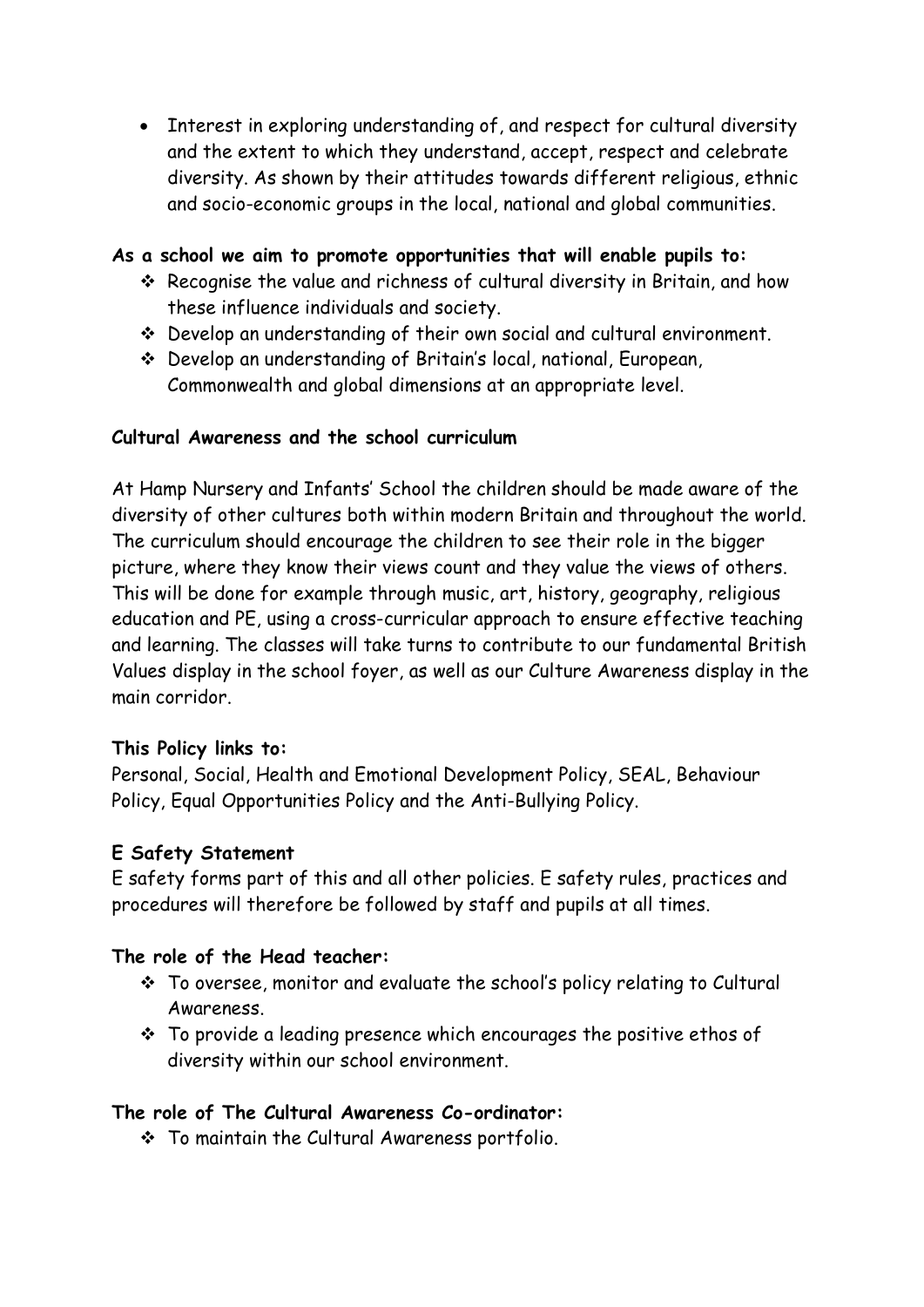- To oversee the monitoring of planning for and delivery of Cultural Awareness across the school.
- $\cdot$  To identify areas for development by consulting parents/ carers, governors, staff and pupils.
- $\cdot$  To facilitate events that meet the needs and interests of the children related to cultural awareness and diversity.

#### The role of the Class Teachers and Support Staff:

- To plan for and incorporate learning opportunities for cultural awareness into specific lessons and across the curriculum that promote fundamental British values.
- To increase children's self-esteem.
- To have on-going knowledge of each pupil's participation in cultural awareness activities and provide details of this through comments in the child's annual report.
- $\cdot$  To encourage children to take responsibility for themselves and their actions.
- To work with parents to develop positive attitudes towards Cultural Awareness and diversity.

#### The role of the Pupils:

- To know their learning will be supported, encouraged and valued.
- To be aware of their own strengths, qualities, skills and successes.
- $\div$  To take responsibility for their own actions and learning.
- To apply and act on skills learnt both within the school and the wider community.
- $\cdot$  To show a commitment to the school rules and behave in accordance with them.
- \* To value the ideas and opinions of others.
- \* To show mutual respect and tolerance for others, treating others, as they would wish to be treated themselves.

#### The role of the Governors:

- $\div$  It is the responsibility of the Governing Body to make sure all practices and policies relating to Cultural Awareness are implemented, including those related to fundamental British values.
- $\cdot$  To receive reports from the Head teacher and monitor the policy in accordance with the review cycle.